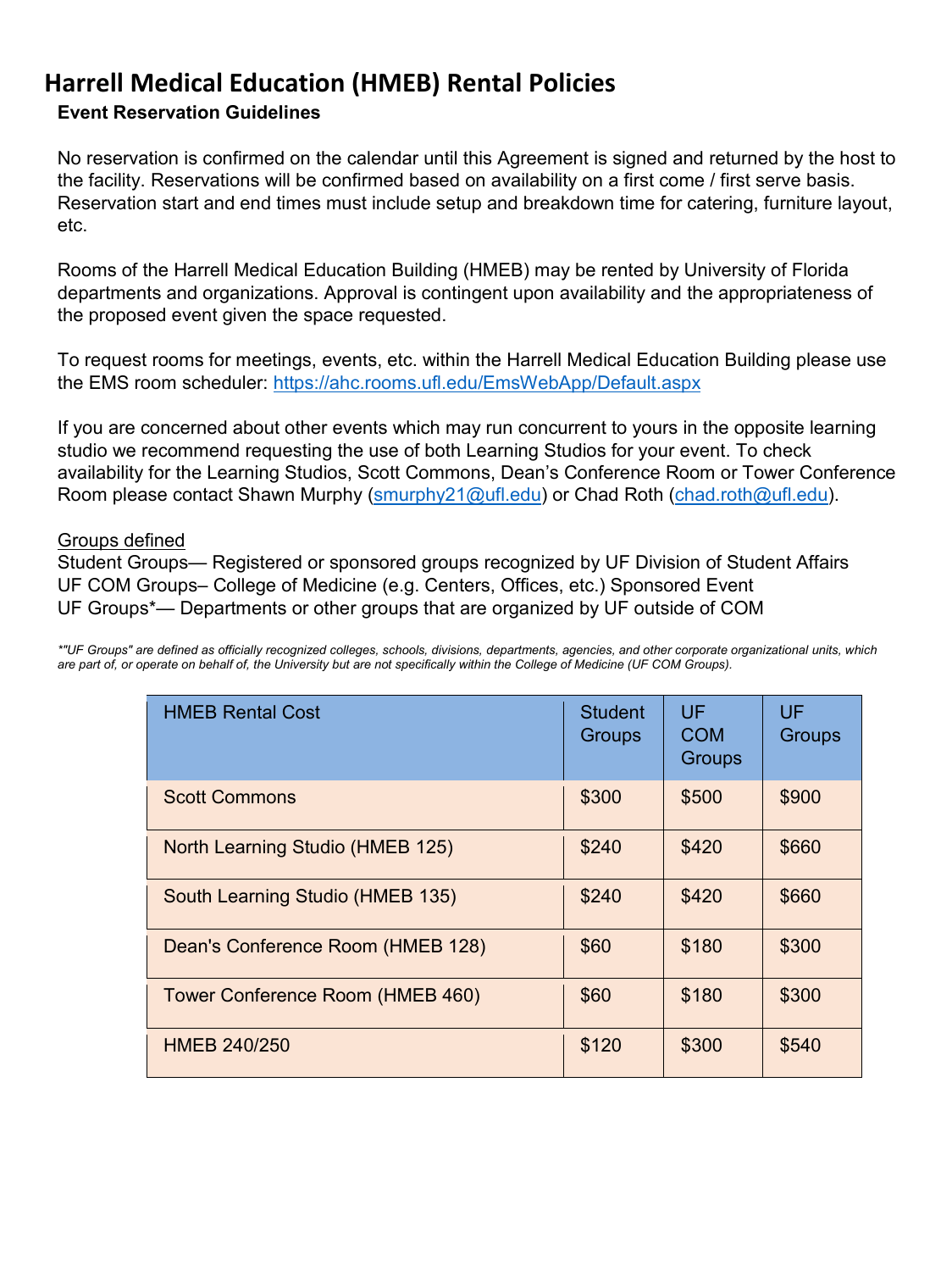## **Room Capacity Details**

- Scott Commons 1,681 Sq. Ft / 241 Capacity
- North Learning Studio -- 4,581 Sq. Ft / 160 Capacity
- South Learning Studio 4,600 Sq. Ft / 160 Capacity
- Dean's Conference Room 320 Sq. Ft / 32 Capacity
- Tower Conference Room 992 Sq. Ft / 40 Capacity
- HMEB 240/250 2,280 Sq. Ft / 64 Capacity

### **Rental Policies**

### Payments and Charges

User-groups will be invoiced following the event. All fees must be paid within 30 days of invoice date. ALL payments must be made between UF business units. Payments can be made via check or E2R transfer within the University of Florida. Outside (non-UF) payment methods will not be accepted. User-groups may incur additional costs if supplementary repair, replacement or cleaning of the facility and equipment is needed following an event, if use of the facility extends beyond reserved time, and/or if additional or complicated room arrangements are necessary. User-groups may also incur additional cost if additional rooms not previously reserved are used during the event.

### **Tents**

In order to ensure compliance with the requirements of temporary structures greater than 120 s.f. a building permit is required to be obtained prior to the installation of the structure. A permit m[ay be](http://webfiles.ehs.ufl.edu/temp_bldg_permit_app.pdf)  [obtained by](http://webfiles.ehs.ufl.edu/temp_bldg_permit_app.pdf) [applying for a](http://webfiles.ehs.ufl.edu/temp_bldg_permit_app.pdf) [permit through the University of Florida Environmental He](http://webfiles.ehs.ufl.edu/temp_bldg_permit_app.pdf)alth &Safety (EH&S) Building Code Enforcement Program. [The temporary structure permit application may be](https://www.ehs.ufl.edu/programs/buildcode/codes/application/)  [obtained at](https://www.ehs.ufl.edu/programs/buildcode/codes/application/) [\(https://www.ehs.ufl.edu/programs/buildcode/ codes/application/\)](https://www.ehs.ufl.edu/programs/buildcode/codes/application/)

### **Cancellations**

All cancellations must be made in writing (or via e-mail) to the Facility Administrator at  $($ chadroth@ufl.edu) at least 10 business days prior to the event start and are subject to cancellation fees equal to room rental rates if cancelled late.

### Hours and Access Hours

Typical building hours are Monday – Friday: 8:00am – 5:00pm and are subject to change during holidays and break periods. Events can be held outside of building hours but are subject to availability and arrangements for access. Groups are allowed access to the facility during the times confirmed in this reservation agreement. Additional charges may be incurred if the event extends beyond the reservation time. For afterhours access for your event please send your UFID to Chad.

#### Food and Beverage

All food served at functions is the sole responsibility of the user-group. The HMEB catering kitchen is available for use during your event and must be requested in advance. The kitchen includes: refrigerator, freezer, warming cabinet, microwave, dishwasher, coffee maker and sink. User-groups are responsible for all clean-up related to food and beverage and no food/debris will be left in the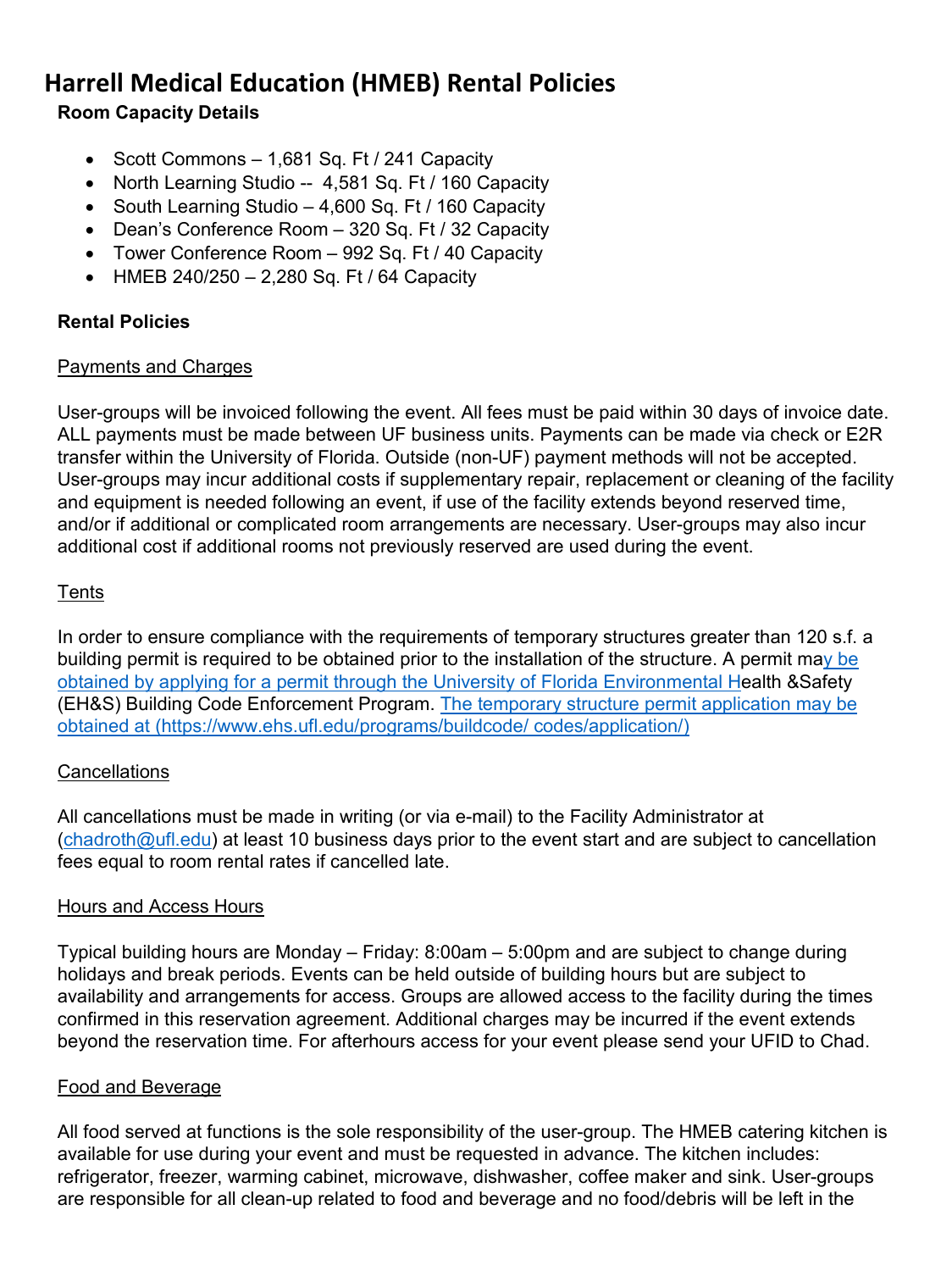sink. User-groups may make arrangements with caterers to complete clean-up. However, if done unsatisfactorily, the user-group and not the caterer will be held responsible.

All vendors conducting business on University of Florida property must possess an up-to-date Certificate of Liability Insurance. This includes any business serving or delivering food to HMEB.

#### Alcohol

The sale and/or service of alcohol on UF property is subject to the approval of the Business Affairs, Events and Permitting office. To receive permission, complete the "General" Form and be sure to mark "yes" to the question about alcohol use. GatorConnect can be accessed using your Gatorlink: [\(](https://orgs.studentinvolvement.ufl.edu/Auth/Login?ReturnUrl=%2FVendor%2FWizard%2F0%2FPrereq)[GatorConnect alcohol use portal](https://orgs.studentinvolvement.ufl.edu/%20Auth/Login?ReturnUrl=%2FVendor%2FWizard%2F0%2FPrereq)[\).](https://orgs.studentinvolvement.ufl.edu/Auth/Login?ReturnUrl=%2FVendor%2FWizard%2F0%2FPrereq) [It is the responsibility of the reserver to submit the](https://orgs.studentinvolvement.ufl.edu/Auth/Login?ReturnUrl=%2FVendor%2FWizard%2F0%2FPrereq) Alcohol Approval Form and obtain approval. For question about alcohol use, please contact Tara Hollow at tmh1005@ufl.edu or 352.395.1336.

#### Clean-Up and Damages

User-groups are responsible for cleaning up after themselves and leaving the facility in the condition they found it.

This includes ensuring:

- All trash and recyclables have been disposed of in appropriate receptacles located in the building.
- At the completion of your event, all trash has been taken to the dumpster at the Northwest exterior corner of the building. Please tie all bags shut and remember to close the dumpster lid.
- All surfaces that have come in contact with food or drink have been wiped down.

The user is responsible for the cost of repairs to the facility and repair or replacement of equipment in the event of any damage caused during the event the user may incur additional charges if future events are affected by the damage.

The user is responsible for the cost of supplementary custodial services deemed necessary by the coordinator following the event. See next page for "Request for Equipment and Services" form to request custodial coverage 2 weeks in advance of your event.

#### Custodial Service

Any event serving a meal or any event held over the weekend will require you as the user/renter to arrange custodial coverage through Facilities Services (formerly PPD) Housekeeping. Coverage for your event should typically be for the last half of your event as well as a reasonable amount of time after your event for thorough cleanup post event. Custodial staff have a 3hr. minimum. The form is online: [EventServices.pdf \(ufl.edu\)](https://www.facilitiesservices.ufl.edu/_library/EventServices.pdf) and a copy is provided here for reference.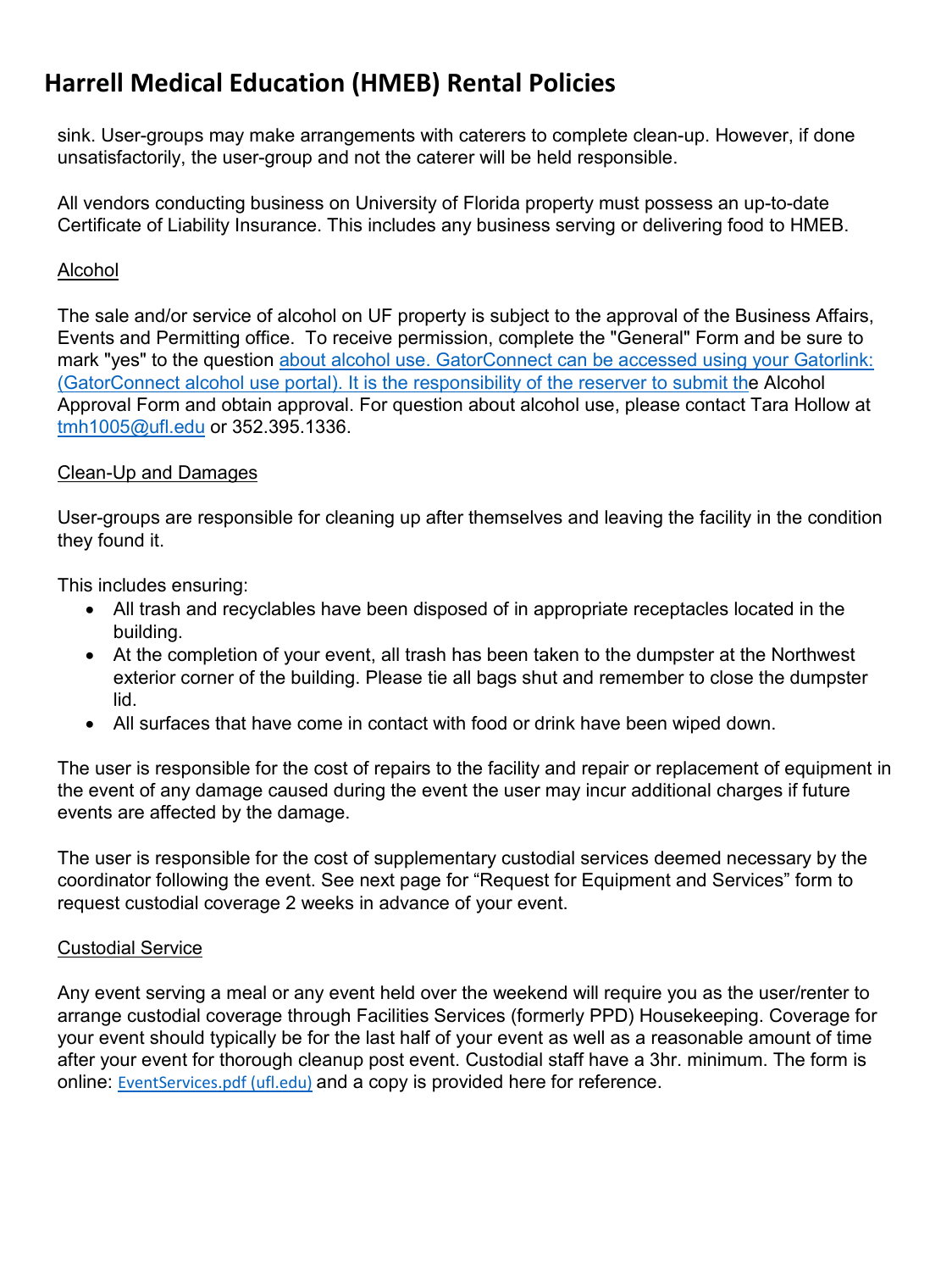## **Request for Equipment and Services**

#### **\*\*PLEASE READ BEFORE COMPLETING\*\*THE DEADLINE TO SUBMIT THIS FORM IS TWO WEEKS IN ADVANCE OF THE EVENT.**

Prior to completing this form, the event must be approved by the appropriate UF office. The Office of Student Activities and Involvement only permits and approves registered student organizations while the Office of the Vice President for Business Affairs permits and approves all other persons/groups for campus events. Please contact the appropriate office for event policies and procedures before continuing with Facilities. (352) 392-1336 ufba-events@ufl.edu

All outdoor field reservations must be completed through RECSPORTS https://recsports.ufl.edu/about/forms-and-requests/ reservations/ 352.846.1081

Please fill out this form and send it to workorder@admin.ufl.edu. If applicable, you will receive estimate(s) for all requested items. The estimates must be accepted and funded before the Work Order is scheduled. It is the customer's responsibility to contact Work Management and accept the estimate and provide funding information. Work will be scheduled on a first come, first serve basis once the estimate is approved and funding is established.

Please contact us as early as possible prior to the event to ensure that we can assist you. We will attempt to process forms if received after the deadline, but are unable to guarantee that we can provide the requested equipment/support. For more info visit https://www.facilitiesservices.ufl.edu/get-help/event-services/ or https://eventservices.ufsa.ufl.edu/

| <b>Event Information</b>                                                       |                                   |                        |  |
|--------------------------------------------------------------------------------|-----------------------------------|------------------------|--|
| Event name                                                                     |                                   | Date of event          |  |
|                                                                                |                                   | Time of event          |  |
| <b>Event description</b>                                                       | <b>Expected # of participants</b> |                        |  |
| Will food/beverages be served?                                                 | Name of food/beverage vendor(s):  |                        |  |
| Yes<br>No                                                                      |                                   |                        |  |
| Will there be vendors other than food?                                         | Names of other vendors:           |                        |  |
| Yes<br>No                                                                      |                                   |                        |  |
| Will participants be able to bring food/beverages from outside the event?      |                                   |                        |  |
| Yes<br>No                                                                      |                                   |                        |  |
| Is this a first time event?                                                    | Month/year of last event:         |                        |  |
| Yes<br>No.                                                                     |                                   |                        |  |
| Are you seeking "Green event certification" from the Office of Sustainability? |                                   | No<br>Yes<br>$\bar{ }$ |  |
| http://sustainable.ufl.edu/news-events/sustainable-event-certification-guide/  |                                   |                        |  |

| Please check all event equipment and services that you are requesting: |  |                                                                 |
|------------------------------------------------------------------------|--|-----------------------------------------------------------------|
| <b>Equipment Rental</b>                                                |  | <b>Estimated #   Contracted Services</b>                        |
|                                                                        |  | Delivery and pick up of equipment                               |
| □ Chairs ………………………………………………                                            |  | Indoor site clean-up (Custodial Only)                           |
|                                                                        |  | Outdoor site clean-up (Grounds Only)                            |
| $\Box$ Food waste/compostable containers                               |  | Electricity to site (Plaza of America)                          |
|                                                                        |  | Restrooms Unlocked/Stocked/Cleaned (Outside Venues)             |
|                                                                        |  | Water meter install (Required for Dunk tanks and/or other       |
| Decorative palm plants                                                 |  | water filling event support services.                           |
| □Poster Boards* ……………………………… <sub>…</sub>                              |  |                                                                 |
| *Must reserve posters prior to submittal via                           |  | *Utility line tracing (required for staked tents, sign posts or |
| Bill Peel at wpeel@ufl.edu or 352-273-5066                             |  | any other ground disturbance) must complete:                    |
|                                                                        |  |                                                                 |

www.sunshine811.com/safe-digging-process and<br>www.facilitiesservices.ufl.edu/departments/utilities/dig-permits/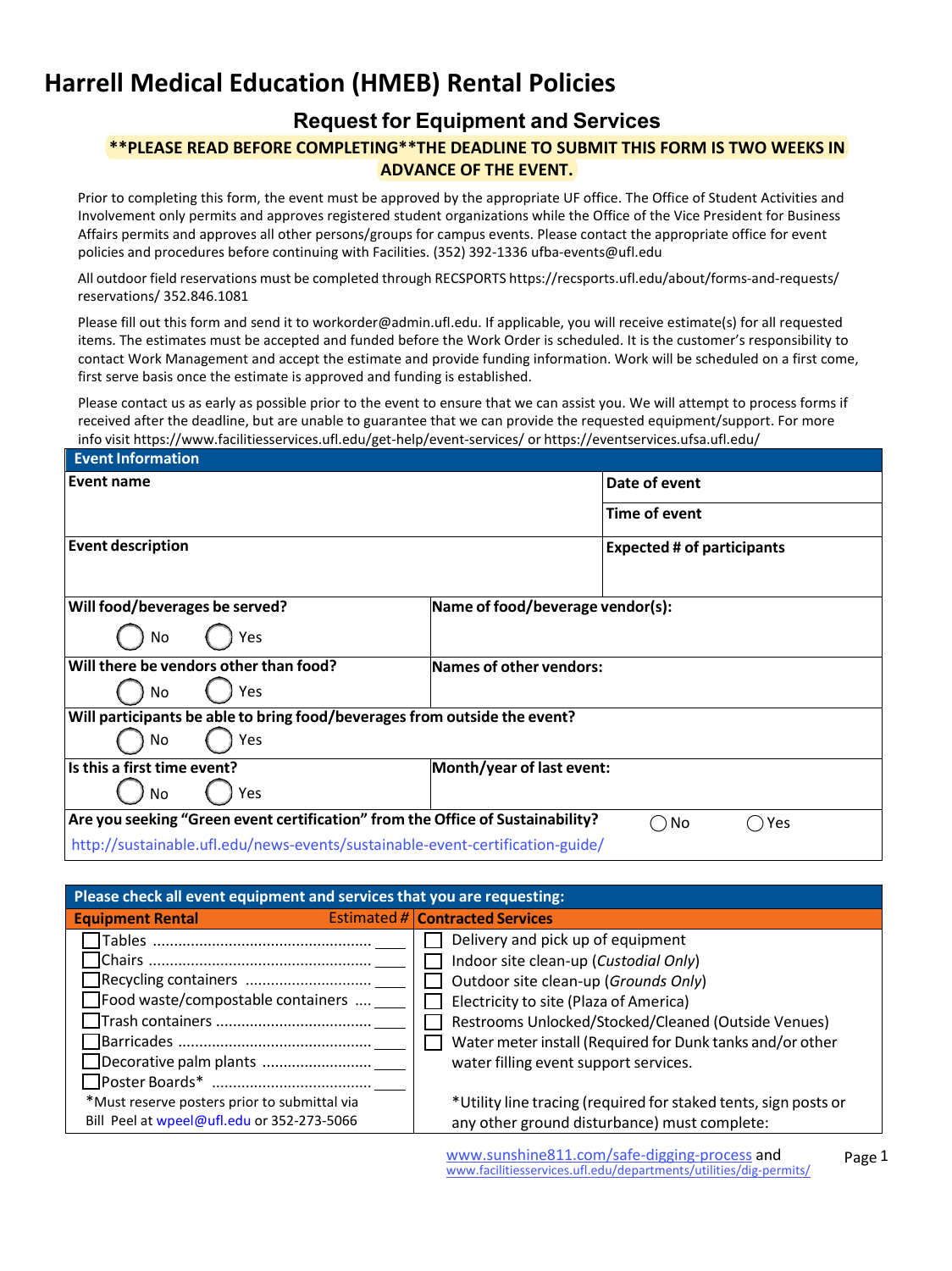| <b>Event Site Information</b>    |        |         |                                                                                                               |
|----------------------------------|--------|---------|---------------------------------------------------------------------------------------------------------------|
| <b>Location of Event:</b>        | Inside | Outside | <b>Building and Room Number:</b>                                                                              |
| picked up, special instructions) |        |         | Please add any additional information about the event here (e.g., what time equipment should be delivered and |

**Method of Payment**

*All requests for event services require a means of paying for services, or for borrowed equipment that is damaged or lost.*

**Department PO number** (e.g. 17PPD12345)

**External Customer UFL number** (e.g. UFL123-001)

| <b>Contact Information</b>   |                                                                                                                   |
|------------------------------|-------------------------------------------------------------------------------------------------------------------|
| <b>Requester Information</b> |                                                                                                                   |
| Requester:                   | Title:                                                                                                            |
| Department:                  |                                                                                                                   |
| Department ID:               |                                                                                                                   |
| Phone:                       | Cell:                                                                                                             |
| Email:                       |                                                                                                                   |
| <b>Sponsor Information</b>   | Check here if the requester is the campus sponsor contact. You will not have to fill out the Sponsor Information. |
| Campus Sponsor:              | Sponsor's Title:                                                                                                  |
| Sponsor's Department:        |                                                                                                                   |
| Department ID:               |                                                                                                                   |
| Sponsor's Phone:             | Sponsor's Cell:                                                                                                   |
| Sponsor's Email:             |                                                                                                                   |
|                              |                                                                                                                   |

| Day of Event Coordinator/Contact Information (Required) |
|---------------------------------------------------------|
| Name:                                                   |
| Cell Phone:                                             |
| Email:                                                  |

## **Please email this completed form to: workorder@admin.ufl.edu Any questions, please call Work Management at 352-392-1121**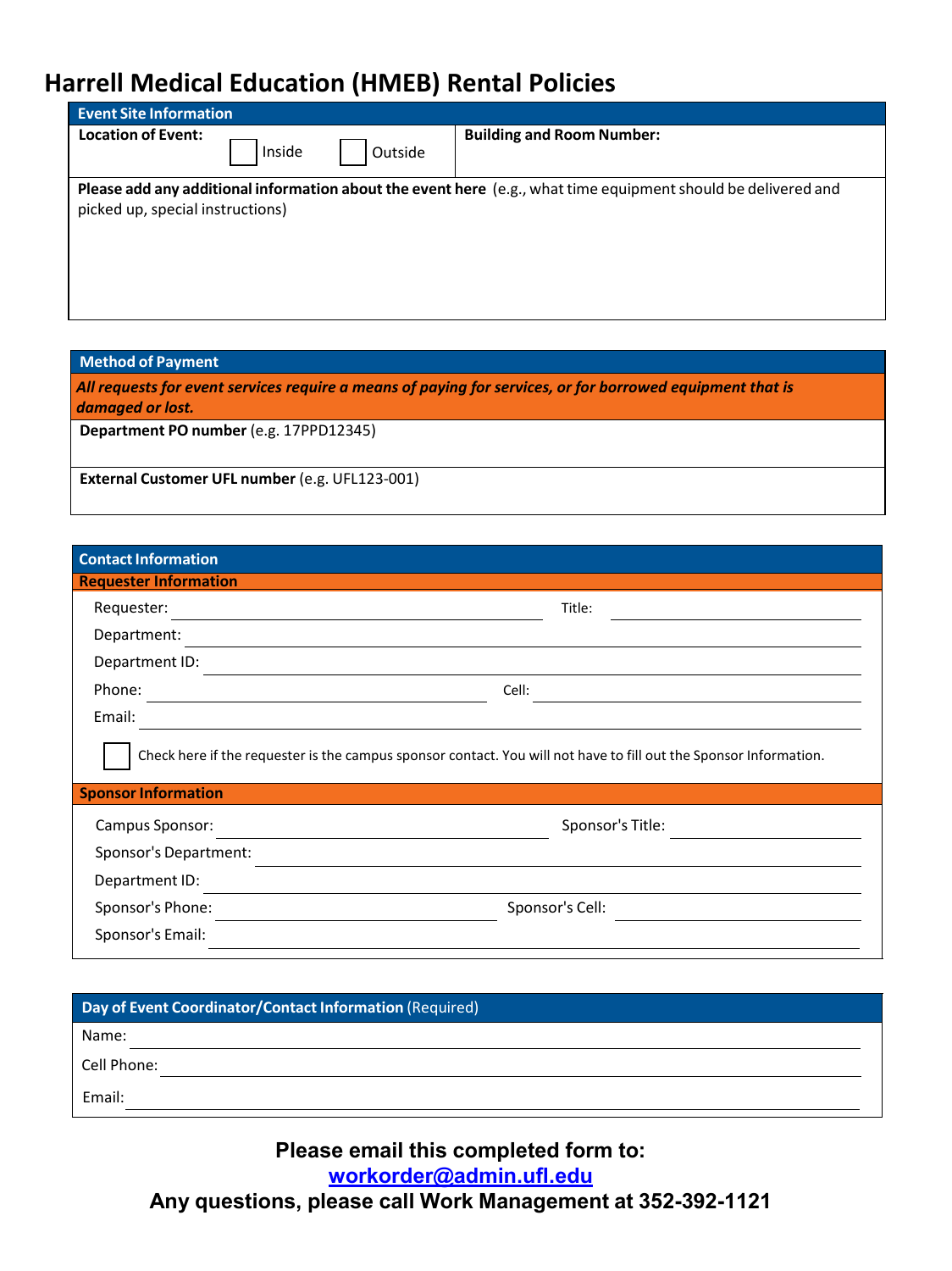#### Room Configurations

It is the user's responsibility to coordinate any movement of furniture with Facilities Services, 352.392.1121. All movement of furniture must be coordinated and paid for by the user/renter. Furniture may be moved for an event but must not affect normal daily business/ education, must no

impact on ingress/egress of the building either. Any change to the furniture during normal business hours (8am-5pm) must be discussed in advanced with and approved by Chad Roth  $($ chadroth@ufl.edu). Moving furniture in the Scott Commons for the evening event can typically begin at 2pm the evening of your event. We do not have storage for furniture but the furniture may be absorbed to other areas of the first floor. All furniture must be moved back to its original location by 7:30 am the following morning. Furniture must not be dragged during movement, furniture must be rolled upon dollies, carried or placed on hand trucks.

Groups shall not rearrange moveable walls, furniture podiums or audio visual equipment in any of the facility rooms without permission. Any damages that result from groups attempting to move these items on their own will be the responsibility of the group hosting the event.

#### **Restricted Items**

Banners, newsprint/easel paper, posters or anything from or affixed to the walls. Taping, stapling, gluing or otherwise attaching items to any walls, doors, windows, posts, columns, floors or ceilings is prohibited without advanced permission.

Candles and open flame devices are not permitted in areas of assembly. Balloons, confetti,plants and small trees must be self-contained with a tray to keep water and soil off the floor.

University of Florida policy prohibits the use of all tobacco products on the entire University of Florida campus. [http://www.hr.ufl.edu/policies/tobaccopolicy.pdf.](http://www.hr.ufl.edu/policies/tobaccopolicy.pdf)

#### Parking

Parking is subject to UF Transportation and Parking Services Policies Parking fees apply Monday through Friday,7:30 a.m. to 4:30 p.m. It's possible that reserved parking can be arranged for conferences and special events by contacting the Transportation and Parking Services administrative office at 392-8048, any approval will be subject to UF Transportation and Parking Service's discretion.

HMEB administration does not have the authority to waive parking fees or fines assessed by UF. Per UF restrictions, unless the lot has been reserved with a parking attendant from the University Police Department, cars parked for an event must have a valid staff/employee decal, a temporary visitor decal, or a county or state vehicle tag.

Purchasing temporary decals is the responsibility of the Event Sponsor.